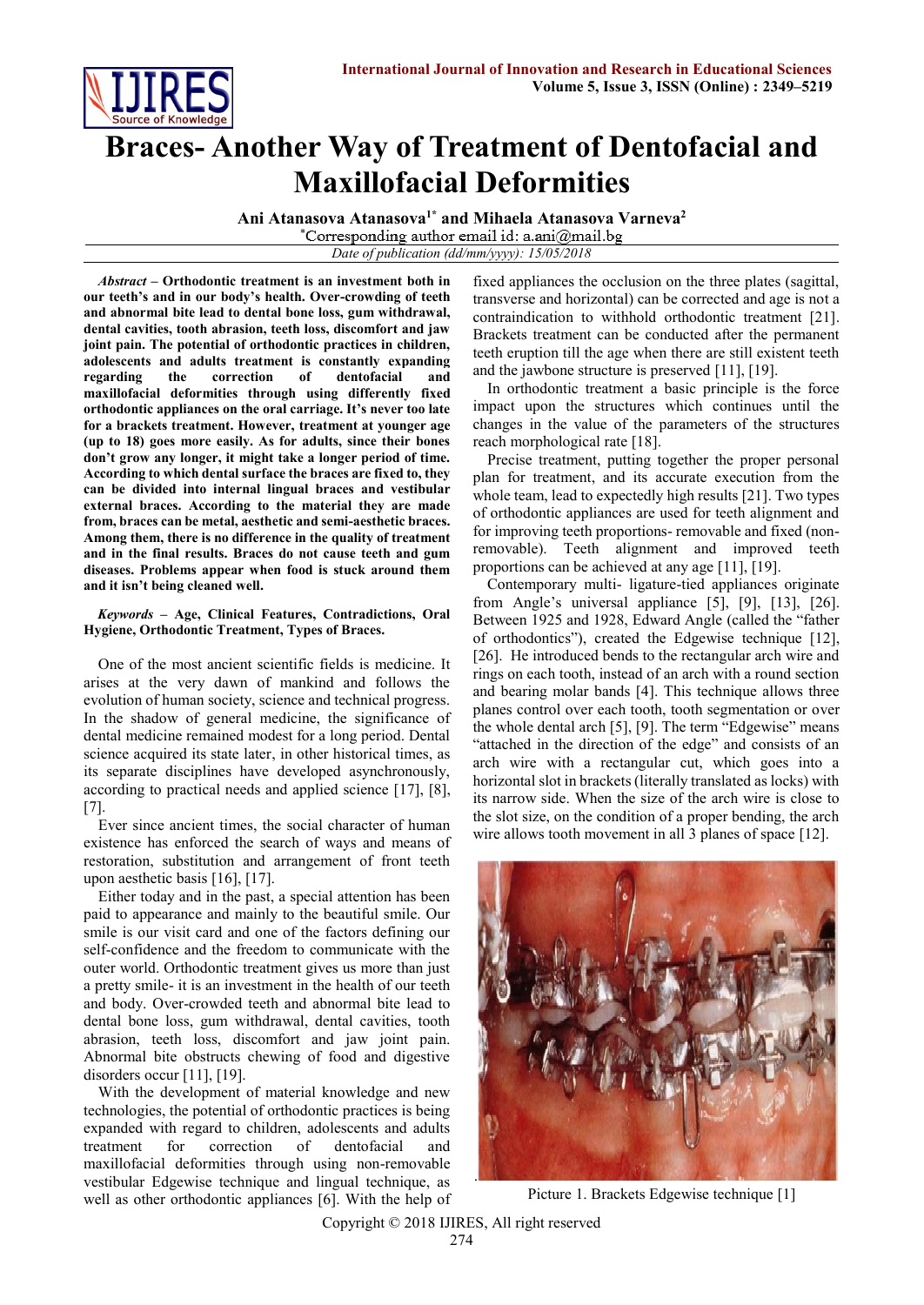



Picture 2. Initial stage of treatment by the method of Begg, requiring multiple bending of the arch wire [1]

Half of a century later, Andrews invents the Straight-wire technique, which sets the beginning of a new revolutionary foundation in the development of fixed appliances. The information about the three-dimensional position of each tooth is encoded in the bracket itself. The wire arches are straight, with a lack of additional bends which facilitates the practice and leads to an even progressive movement of the teeth in the desired direction [1], [5], [9].

The materials used for the manufacturing of the brackets must fulfill certain conditions. Being hygienic, non toxic, rot*-*resistant, aesthetical, non-water absorbent are basic requirement for brackets. It is very important that they do not change their colour under the influence of the oral fluids and have a minimal friction between the brackets and the wire arch. And at last but not the least, of course, these materials must be resistant to the forces which wire arches exert upon them [20].

Brackets are small "locks" which are passive and glued to each tooth surface by photopolymer adhesive. In each "lock" there is a slot through which goes an elastic ligature - a source of power. The ligature has initial starting position it tries constantly to restore and by doing this, changes the position of the tooth to which it is bonded- it can push, pull or turn the tooth. The width and the cross-sections are various - thin, less wide, wider, round, rectangular, square, changeable at the different stages of the treatment, defined by the desired movement [19]. The bracket passes through the force impact of the ligament to the tooth [2].

According to which dental surface the braces are fixed to, they can be divided into internal lingual braces and vestibular external braces. According to the material they are made from, braces can be metal, aesthetic and semiaesthetic braces. Among them there is no difference in the quality of treatment and in the final results (patients' choice).

*Metal braces* are one of the most popular types and are exceptionally strong. They are made from different base alloys, but they can also be golden or silver.

17-4 stainless steel is used as a material for manufacturing of braces because its physical characteristics exceed all other previously used types of steel. In the fixation of the braces, it is important that the force of friction with the tooth surface is strong/hard enough so as to guarantee the whole period of treatment and weak

enough so as not to cause any damage to the tooth enamel while being removed [2].

*Aesthetic braces* are made from composite material. They are less noticeable, because they are clear and blend with the tooth colour. They can be ceramic, sapphire and fiberglass [19].





Pictures 3 and 4. Vestibular metal and aesthetic braces [19], [27].

One of the main mistakes of dental doctors is the usage of ceramic braces as well as metal ones, without recognizing the fact that ceramics is strong but fragile material. There are multiple registered cases of broken braces. In order to avoid this, manufacturers develop titanium arches which apply weaker force compared to the steel arches. Titanium arches are significantly softer to the ceramic braces and can be used during the whole treatment period. Nickel titanium, copper nickel titanium and beta titanium arches (TMA®) are recommended especially for ceramic braces. All ceramic braces are made from aluminum oxide which is the second strongest material after diamond and considerably harder than tooth enamel. Ceramic braces fixed to the mandibular dental arch may cause erosion of the tooth enamel of the maxillary arch. If patients are thoroughly informed about the potential risks, the usually agree with metal braces for their lower jaw. It happens especially in the cases when patients are explained that actually braces won't be visible while they speak.

When sapphire braces Starfire® (monocrystalline aluminium) appeared on the market, dental doctors highly appreciated the aesthetics of the monocrystalline material, but they also often encountered destruction and breakage of braces, due to constructional defects [15].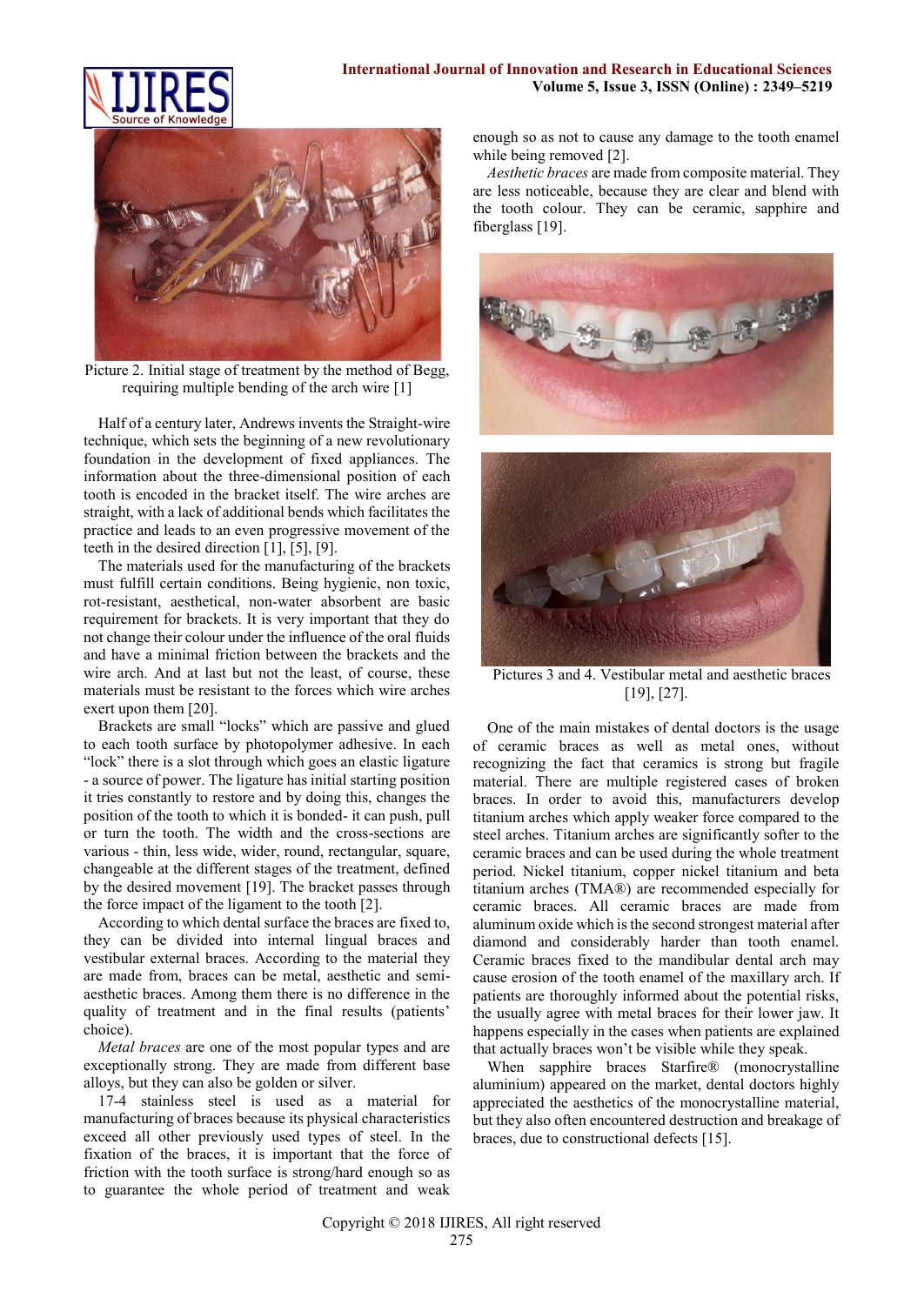



Picture 5. Sapphire braces fixed on the superior dental arch [27]

Learning their lessons from the past, manufacturers develop Inspire™ braces. They are a kind of evolution in technology and go back to the mid 80ies of the last century. They appear on the market as a result of a 15-year research, along with gaining experience and advancing in their work with ceramics and orthodontic technologies. Synthetic sapphire is produced by extracting monocrystalline solid from ultrapure agglomerated aluminium oxide. Since 1984 we have witnessed several braces constructions made from mono- and polycrystalline aluminium oxide [15].

In Semi-aesthetic braces the upper part is ceramic and hardly noticeable and the lower one is made from metal. This makes them look optically smaller than the other types of braces [19].

In practice, various types of systems are known. Recently, the Damon system has increased in popularity due to its new conception for orthodontic treatment. It consists of passive, [self-ligating](https://en.wikipedia.org/wiki/Self-ligating_braces) brackets with small sliding doors and high-technological wire arches. The information is laid down both in the brackets and in the wire arches. No elastic [o-rings](https://en.wikipedia.org/wiki/O-ring) are required to hold the wires in place. The sliding doors can be opened easily and quickly by a special instrument. Wires freely slide through the slots like in a pipe which keeps friction to a minimum. Low biological forces move the teeth rapidly and tightly enabling facial and tongue muscles to support the treatment process. The best advantage of this system is, with very few exceptions, that it is not necessary to extract healthy teeth or to wear extra oral appliances, trans palatal arches or other additional appliances.

- Damon  $Q a$  metal version, latest generation- small, comfortable, effective.
- Damon Clear retaining all of the treatment quality characteristics of the Damon Q, combined with an exquisite design and aesthetics- made from polycrystalline alumina [22].

*Lingual braces* are placed on the inner side of the teeth and are nearly invisible to the other people. They are usually metal [19]. The first information about the lingual technique came to Europe in 1982. The advantage of this system is its invisibility and therefore, the unspoiled aesthetics of one's face and smile. In the beginning of the 70ies of the 20-th century, Craven Kurz, by that time being an associate at UCLA School of Dentistry, concludes that most of his patients are mainly older people, public figures, to whom aesthetics has a leading role. With a lot of help from his colleagues, he developed the first lingual appliance, which consisted of plastic brackets Lee Fisher fixed on the surface of the front teeth, and of metal brackets, fixed on the surface of molars and premolars. It is stated that this new technology has some disadvantages but it raises great interest among dental doctors. Along with his team, Craven Kurz continues improving his creation up until November 15-th 1976, when he patents his product as the Cruz Lingual Appliances [5], [10].

The usage of the lingual technique reduces the risk of tooth decay processes on the vestibular surfaces of the teeth [6]. Some of the trademarks related to this technique are: Incognito®, iBraces® (by 3M), In-Ovation® L (by Dentsply), Harmony® (by American Orthodontics), Orapix [5]. Their aesthetic appearance is very good but cleaning occurs to be rather difficult [19].





Pictures 6 and 7. Usage of the lingual technique- a patient before and after a 6- month course of treatment [5, 24].

*The Orapix system* is the first system of the type which transforms dental impressions and dental casts into 3-D digital information. With the help of Doctor Didier Fillion, Orapix develops and improves the lingual orthodontics. It makes possible the positioning of braces on a completely individualized virtual set-up and the making of transfer jigs (keys) with the CAD/CAM technology. The system can be used in any orthodontic treatment (patients' age being irrelevant) and in any type of fixed appliance technique (labial or lingual). It allows the application of straight wire arches without any additional bending, thus significantly facilitating orthodontists' work. The system is organized in several directions. Owing to a high-technological scanner, models are scanned in 3-D. The visualization software includes instruments facilitating the measurements and the diagnostics. The possible 3-D visualization of the models further supports the practice of diagnosis and gives patients

Copyright © 2018 IJIRES, All right reserved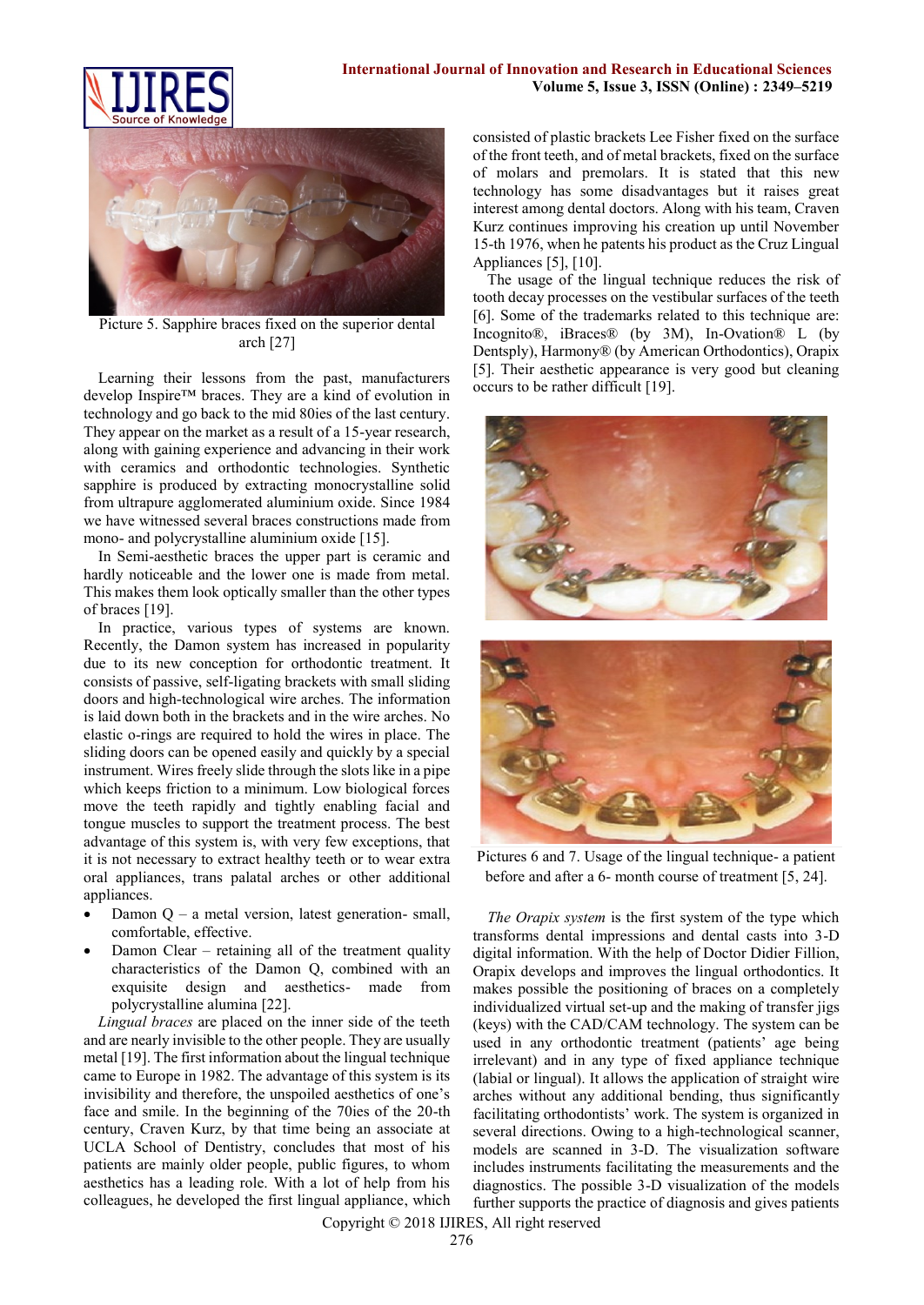

the opportunity to see in advance the final result of their treatment [5], [3].

Allergies are a problem that might occur with the braces placement. Some people are allergic to nickel which is used in some of the models. Other patients experience latex allergy and latex may also be used by orthodontists.

When any type of allergy or sensitivity towards any substance is present, the treating orthodontist must be informed indispensably. There is always a possibility alternative product to be used thus avoiding further complications that might arise. The orthodontist must also be informed providing fixed braces have caused aphtha or if symptoms of heavy breathing have appeared, as well as rashes or swelling. In the case of allergic reaction, the patient has to be immediately directed towards the nearest hospital, or if necessary, emergency medical aid must be called. Those kinds of symptoms are a serious problem. Severe allergic reaction can kill a person in a few minutes [14].

It is never too late for an orthodontic braces treatment. However, treatment at younger age (up to18) is characterized with a shorter duration while the jaw bones are still growing. As for adults, their bones don't grow anymore and treatment can take more time. Apart from the age, it lasts between 18 and 24 months, depending on each particular case.

Adult patients who undertake such treatment can be divided into two groups:

- First group- people between 20 and 35 years old who haven't been treated as children
- Second group people, often over 40 years old with whom orthodontic treatment is a part of a complex treatment. The main purpose of the orthodontic stage in the whole full mouth rehabilitation process is the correction of the position of crooked and misaligned teeth (including protruded teeth) after a tooth extraction or after bone loss in order to: subsequently place functionally suitable and aesthetic protective constructions (for instance dental crowns, tooth bridges); provide the possibility of implants placement (which require freed space in the dental arch); successfully stabilize teeth by dental splint (in cases of periodontitis disease) [21].

Contraindication for treatment is the presence of periodontitis and bleeding gums. Before the braces are attached, good periodontal health must be achieved. Braces themselves cause discomfort. However it is surmountable. At the beginning patients should get used to the new lay out of their teeth. If braces are attached on the frontal tooth surface, they irritate the lips and if they are placed on the inner surfaces they provoke the tongue.

Patients treated with braces have to know the following things:

- All hard food should be cut into pieces before consuming it- apples, carrots, toasts, chocolate;
- Cherries, olives, peaches, apricots should be consumed after removing the stones;
- No chewing gums are allowed;

 It is recommended that patients avoid consuming big nuts almond and hazelnut), as well as seeds and popcorn.

Braces themselves are not the reason patients to develop dental and gum diseases. Problems appear when food gets lodged in and around them and it isn't cleaned out properly. When patients don't remove the lodged food, the potential risk of tooth decay raises multiple times. It is recommended that after each meal the mouth is rinsed with water in order to get rid of the bigger parts of the food which has remained between the teeth and around the braces. In general, teeth should be thoroughly cleaned twice a day (in the morning and in the evening) with fluoride toothpaste. A soft toothbrush should be used; it should be held at a 45°angle towards the surface of the teeth. Brushing starts from the space between the gums and the wire arch. Interdental cleaner (floss) and antiseptic mouth rinse are strongly recommended for usage. Once in every six months a professional cleaning is executed by the treating orthodontist.







Pictures 8-10. Cleaning of teeth and achieving the perfect oral hygiene [25]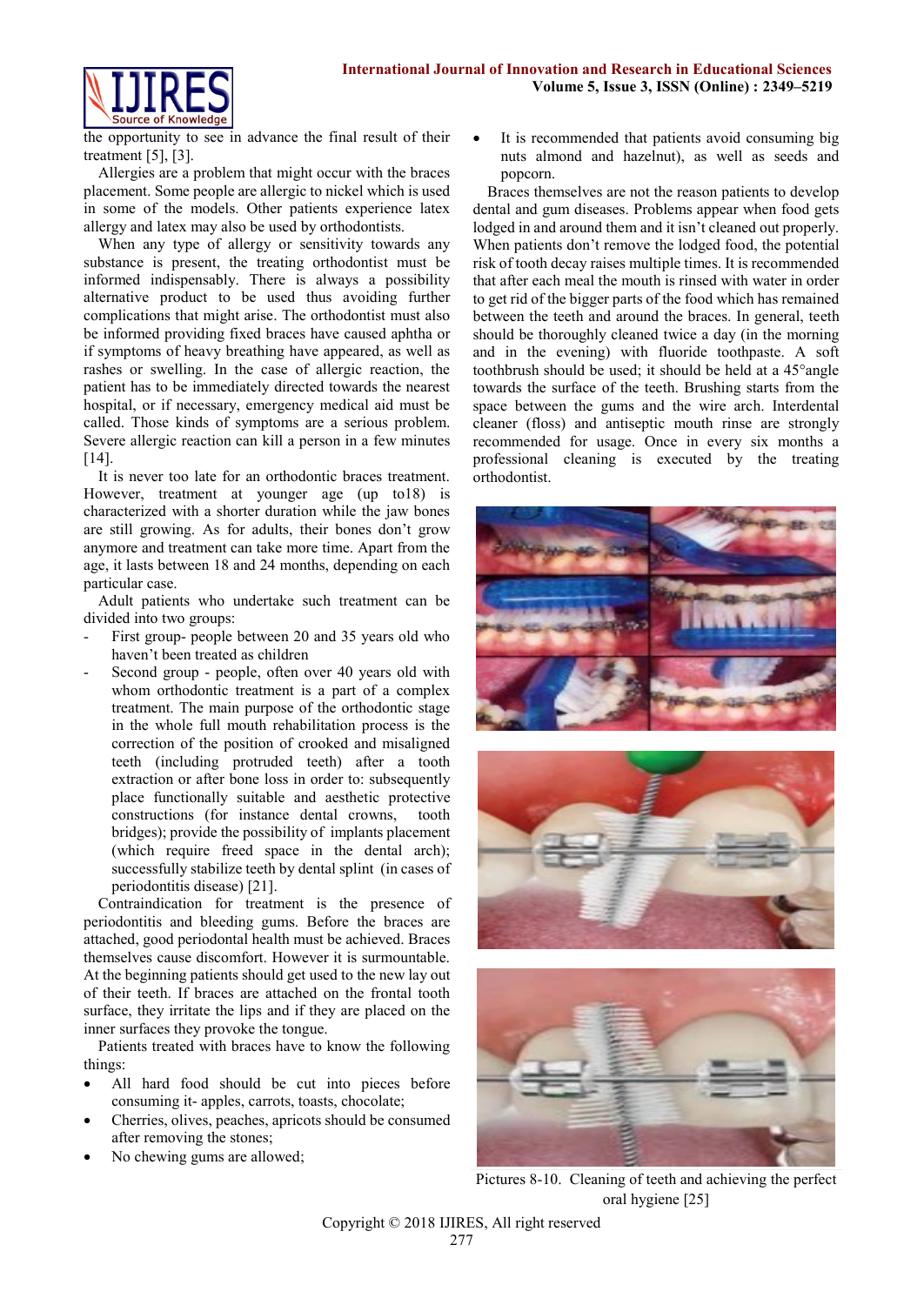

If patients maintain perfect oral hygiene no inflammation or cavity processes will be registered [19].

Important conditions for a successful orthodontic treatment are:

- Regular visits to the orthodontist's.
- Information for patients about the duration of the treatment even before its beginning,
- Encouraging patients' motivation during the whole period.
- Cooperation from the patient's side which is a very important factor.

Braces are removed after achieving the desired treatment outcome.



Picture 11. Special plastic debonding *pliers* in the *removal*of*ceramic brackets* [15]

Hard ceramic braces, compared to metal ones, offer a challenge to dental doctors with the hard task to remove them after the end of the treatment. Metal brackets contain stronger components and allow an easy, fast and nontraumatic removal. General practice gradually rejects older technologies of ceramic braces which require chemical bonding between the base and the tooth surface and may lead to damages on the tooth enamel and to braces breakage while being removed. 'Inspire' is a debonding technique in the removal of braces which emphasizes on the special surface of the base and on the usage of special plastic pliers, designed to assemble and distribute the forces, stirring in the removal process while the surfaces bracket/material are being separated [15].

Once treatment is completed, it is necessary that some dental retainers be created in order to retain the achieved position (to prevent the risk of relapse). Such dental retainers are lingual plates, silicone splints, etc. [19].

The great diversity of orthodontic cases with regard to the etiology and the pathogenesis of the development of deformities demands an individual approach in the choice of a therapy [16].

Nowadays, braces are getting smaller and more aestheticorientated. They are an alternative way of treating dentofacial and maxillofacial deformities. The development of techniques and systems follow the evolution of science and technologies thus improving the aesthetic qualities and gives more and more patients the opportunity to receive treatment and even to those of them who don't want orthodontic appliances to disrupt their social contacts.

The choice of a proper orthodontic treatment is determined by several factors. It should be made along with the patients and their parents/ partners and it is necessary that it is compliant with the patient's age, profession, social activity and the extent of the dentofacial deformity. Increasingly number of patients at older age realizes and admits the need of some kind of orthodontic treatment, which they have not undertaken earlier, whereas braces appear to be the only way of treatment for them.

In order to define the advantages and disadvantages of the types of braces described in this article, we are planning to conduct elaborate researches amongst dental doctors and patients with the purpose to determine: the portion of patients who unconditionally need braces treatment; the determining factors (age, extent of maxillofacial and dentofacial deformities, patients' preferences, etc.); the types of braces used more commonly by orthodontic specialists ( aesthetic, metal, vestibular, lingual or various combinations of those); the methods used when braces are being put on (direct or indirect); the presence of complaints on the patients' behalf during their orthodontic treatment.

Orthodontic science and practice is on a high level in Bulgaria and Bulgarian orthodontic specialists actively participate in world conferences where the newest and most modern orthodontic techniques and trends are presented. The very fact that Orthodontics is constantly developing indicates the need of further research in that area of knowledge.

## **REFERENCES**

- [1] Bennett, J., R. McLaughlin, under the edition of prof. P.S. Flisa and M.S. Dragomiretskoy, Mechanics of orthodontic treatment technique in comparison, Gal Dent, Lvyov, 2001, 265
- [2] Characteristics and clinical implementation of the components of the substantial orthodontic techniques, A guide on the usage of the ORMCO orthodontic technique, GMU "'Acad. I. P.Pavlov', St. Petersburg 2002, p. 62.
- [3] Dinkova, M., Indirect positioning with Orapix–3D new generation technology, Contemporary solution for lingual orthodontics, New Technologies/ Orthodontics, Dental Tribune Bulgarian Edition, December, Sofia, 2013.
- [4] Flis, P. S. (under edition). Orthodontics- 2-nd edition, corrected and completed, VSI ' Medicine', Kiev, 2016, p. 357
- [5] Gazieva, A., R. Dusheva, M. Varneva, A. Atanasova, Lingual orthodontics - indirect methods of braces positioning, Varna Medical Forum, vol. 4, annex. 3, Medical University- Varna, 2015, 344-350.
- [6] Horoshilkina F. Y. Orthodontics- 2-nd edition, corrected and completed, Medical Information Agency, Moscow, 2010, p. 555
- [7] Ivanov, St., Material knowledge for dental technicians , Alliance Print, Plovdiv, 2016
- [8] Ivanov, St., Material knowledge for dentists, Polygraph, Plovdiv, 1997
- [9] Krumova, V., under edition. Orthodontics guide for students, Medicine and physical culture, Sofia, 2012, p. 91
- [10] Kurz, C., R. Romano, Lingual Orthodontics: A historical review (translated by Dr. Svetoslava Stefanova), Orthodontic review, vol.November2009,book1,http://www.ortodont.biz/sertificates.ht ml.
- [11] Markovska, V., An interview with Dr. Hristina Arnautska, Braces are the ideal solution for every age, mu-varna.bg/BG/Pages/news-2016. aspx (4.01.2016 г.).
- [12] Mutafchiev, V., Students' book on orthodontics for the general practice dentist, Nemezida, Sofia, 2003, p. 441.
- [13] Persin, L. S., Orthodontics, Medicine, Moscow, 2004, p.357
- [14] Sunitha Chakravarthi, Sridevi Padmanabhan, Arun B. Chitharanjan. Allergy and orthodontics, Journal of Orthodontic Science, Oct-Dec, 2012.
- [15] Swartz, M. L., DDS, Lessons of history. Inspire! Saphire braces, Clinical Impression, vol 10, № 3, Encino, California, 2001.